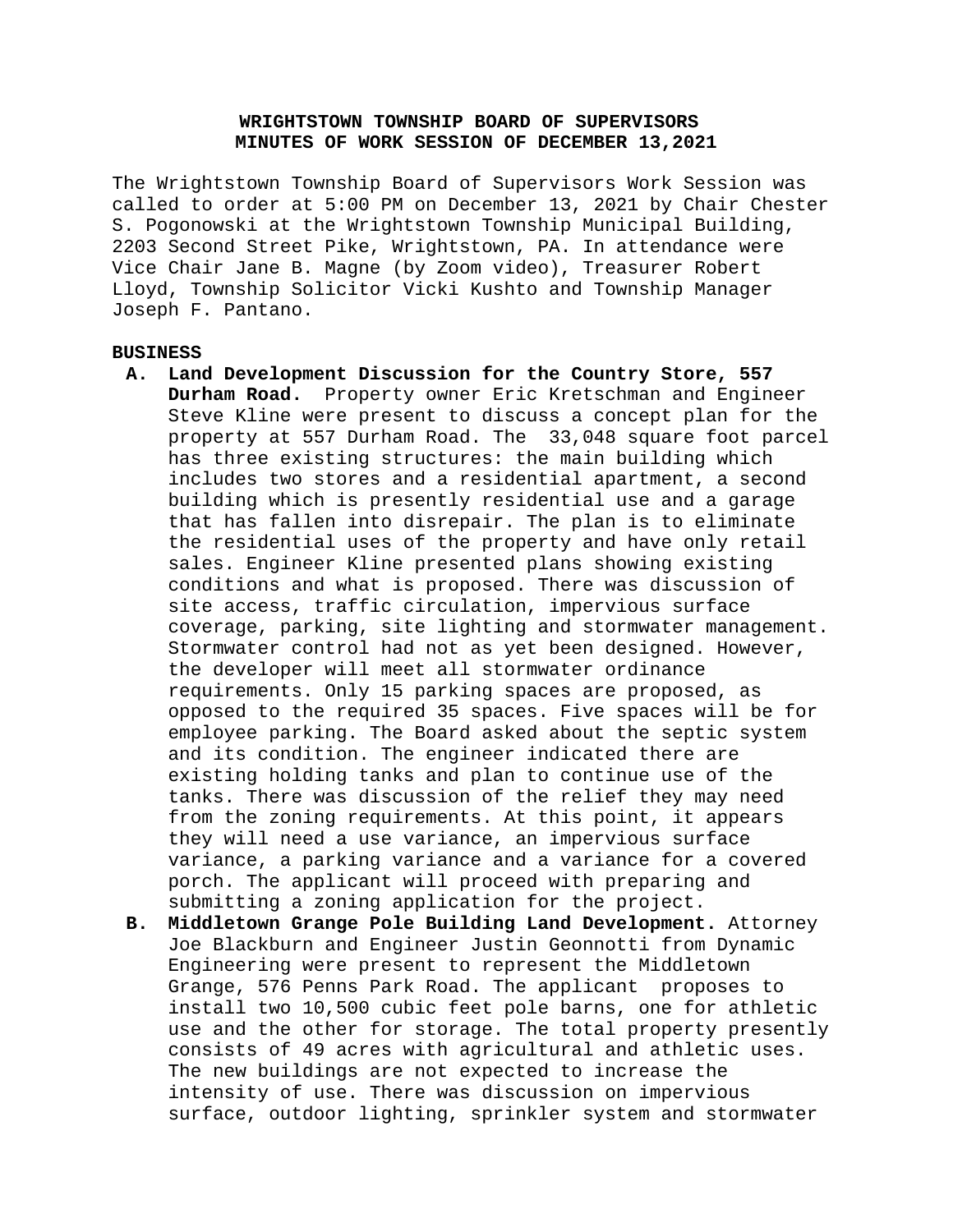management. Placement of the buildings, as well as changing some stoned areas from impervious to pervious, should result in no increase in impervious coverage. The fields and the buildings will not be lighted, except for security lighting. The applicant will comply with regulations relating to sprinkler systems and fire safety. The applicant's engineer discussed the review letter from CKS Engineers. They will comply with all comments, except those related to waivers being requested. Engineer Geonnotti reviewed the ten waiver requests. The applicant will revise the plans based on the discussion and resubmit.

- **C. Sullivan Façade Renovations.** Mike Sullivan was present to discuss his request to change a façade on his barn. Presently there is a façade easement on the building requiring the Board of Supervisors to approve any changes. First, he would like to permanently remove the existing skylight. The skylight leaks and Mr. Sullivan has been unsuccessful in having the leaks repaired. Secondly, he would like to raise the elevation of a section of the building in order provide additional indoor space. He would also like to add a barn door where there had been an existing door in the past. He reviewed the elevation drawings with the Board describing the changes from different angles. The new roof line will have the same slope and blend in with the existing roof line. Zoning officer Ted middleman indicated he would need building plans and construction drawings in order to issue a permit. Solicitor Vicki Kushto will work with Mr. Middleman to properly document the approval for the change in the façade. The Board approved the request subject to receipt of all required paperwork.
- **D. Agenda of January 3, 2022**. The agenda was reviewed and discussed.

**SOLICITOR'S REPORT** There was none.

## **SUPERVISORS' COMMENTS**

There were none.

**MANAGER'S REPORT** There was none.

#### **EXECUTIVE SESSION**

There was no executive session.